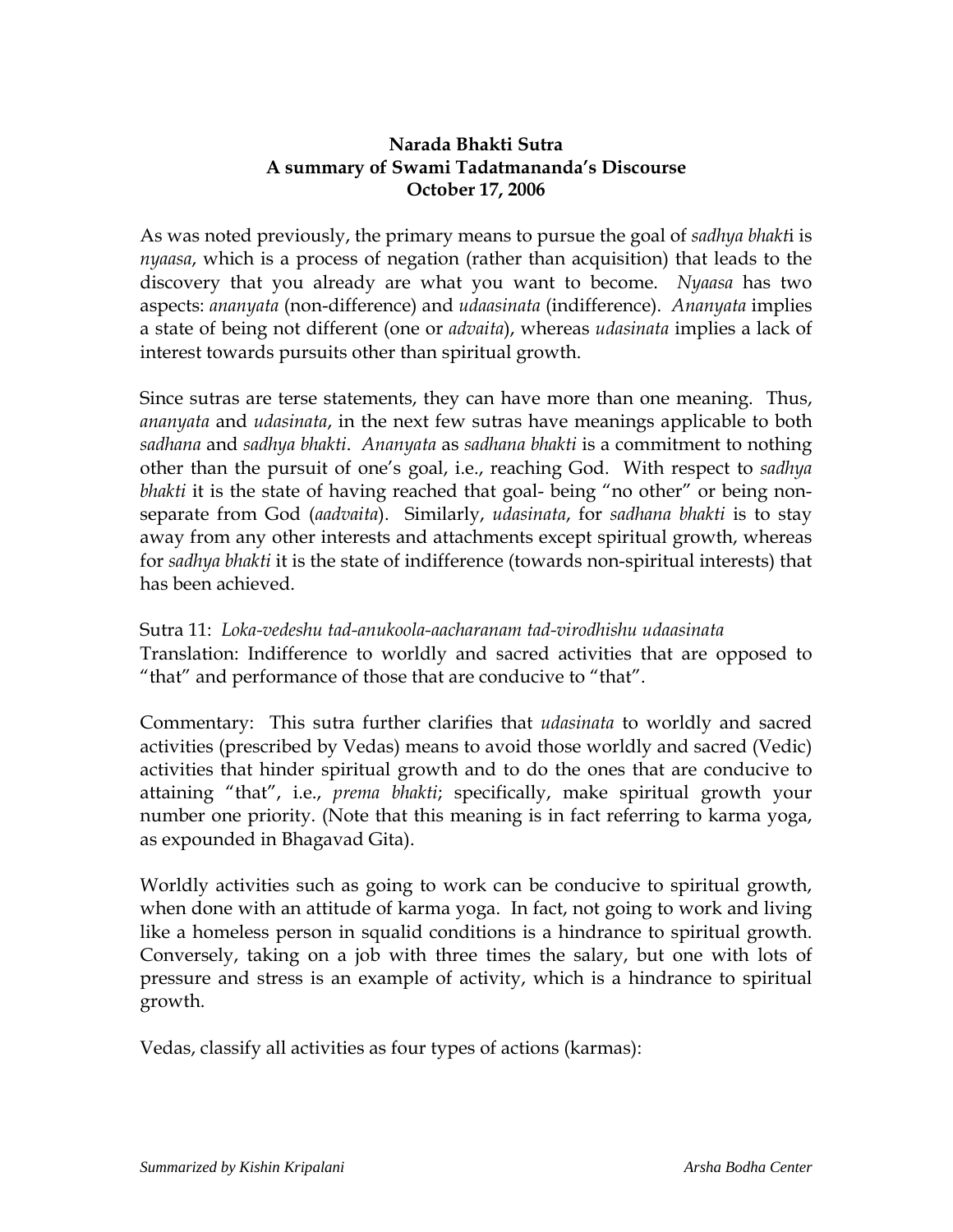- 1. *Nitya* karmas are daily rituals. In Vedic times for example, they meant doing *agni hotra* (fire ritual) twice a day; in the modern context, it means doing *puja*, prayer, or meditation.
- 2. *Naimitika* karmas are rituals done occasionally; for example, religious observations (fasting, etc.) and celebrations in a religious manner (festivals, birthdays, etc).
- 3. *Kamya* karmas are rituals done for fulfillment of desires, e.g., *putrakameshti* for the birth of a son. In the modern context, Laxmi puja with the intent of future business success is an example of *kamya* karma.
- *4. Pratishiddha* karmas are actions that are prohibited. These are any actions that go against dharma (causing harm, stealing, etc.). *(See footnote below)*

For spiritual growth, one should follow *nitya* and *naimitika* karma and avoid kamya and *pratishiddha* karmas.

Sutra 12: *Bhavatu nishchayadaardhyaad-oordhvam shastra-raksnam*  Translation: After being firmly established, may there be protection of *shastras*.

Commentary: As a means for pursuing *sadhana bhakti*, the aspirant must follow the teachings of the *shastras*, keeping in mind that *shastras* are not used as rulebooks but rather as a road map. For those who are firmly established (enlightened persons), they must also uphold the scriptures to set a right example for others to emulate. Enlightened persons must serve as role models and not abandon the *shastras* even though it's true that they don't need them for their sake.

Sutra 13: *Anyatha paatitya-shankaya*  Translation: Otherwise there is the risk of a fall.

Commentary: If the students and teachers discard *shastras*, there is a risk that dharma will decline. It is worth noting that Hindu *shastras* do not scare you into submission to follow dharma; their message is that if you want to live a life free from suffering, follow dharma. Following dharma is for your sake and that's truly what the *sadhana* is for the spiritual aspirant. For enlightened persons, who have attained the goal (*sadhya bhakti*), it is also important to follow dharma, or else they will make others fall by setting a bad example.

Sutra 14: *Loko'pi taavadeva; bhojan-aadi-vyaapaarah tvaasharira-dhaaranaavadhi* Translation: Worldly activities also only that much; activities like eating food, to keep body fit as long as it lasts.

Commentary: Engage in worldly activities only to the extent it is necessary. When faced with a question such as "when should I retire?" The answer is,